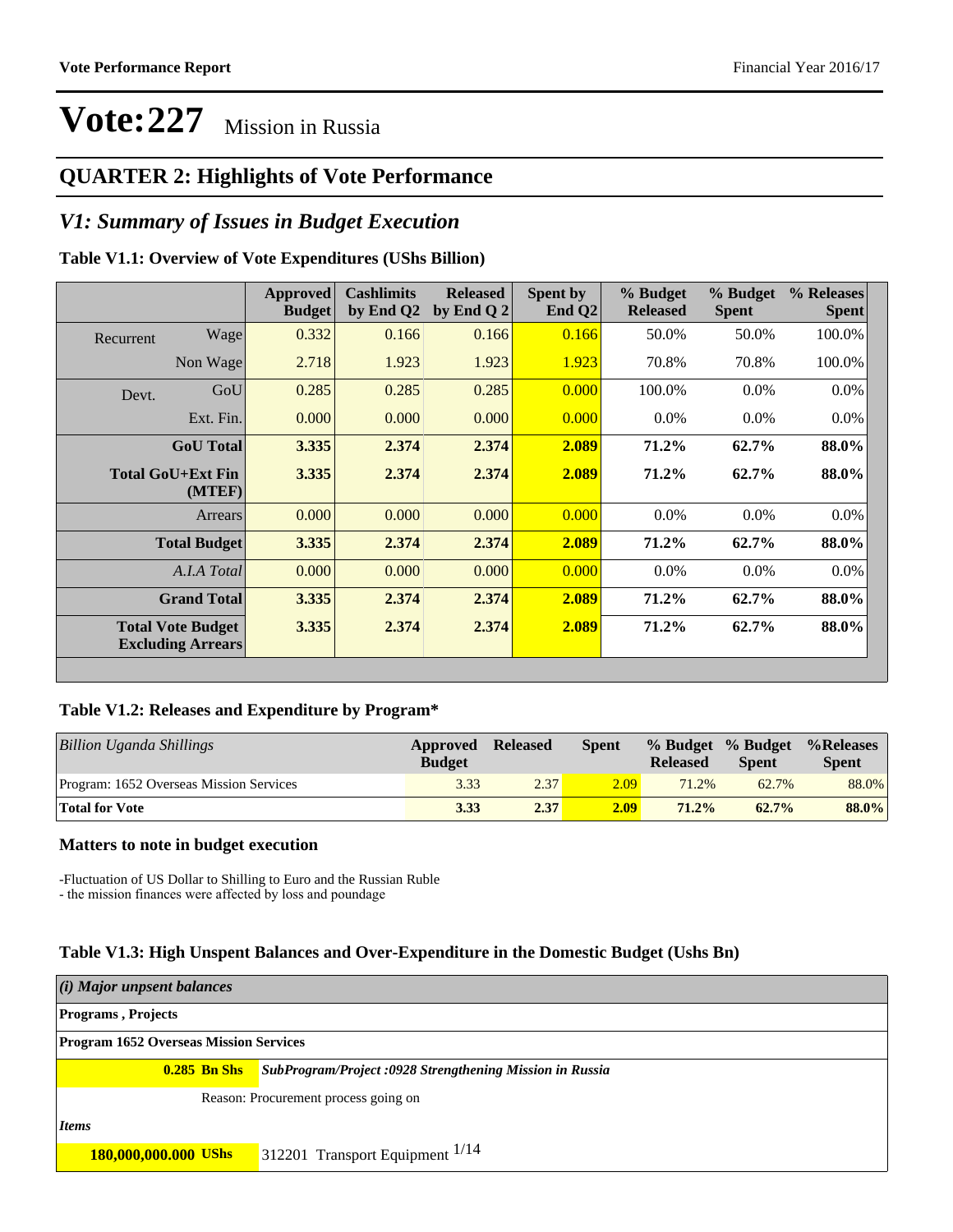## **QUARTER 2: Highlights of Vote Performance**

|                                                                                                                                                                            |  | Reason: - Procurement process on going                         |  |  |  |
|----------------------------------------------------------------------------------------------------------------------------------------------------------------------------|--|----------------------------------------------------------------|--|--|--|
| 100,000,000.000 UShs                                                                                                                                                       |  | $\blacksquare$ 312203 Furniture & Fixtures                     |  |  |  |
|                                                                                                                                                                            |  | Reason: - Not procured yet as we still search for the building |  |  |  |
| 4,800,000.000 UShs                                                                                                                                                         |  | $\blacksquare$ 312202 Machinery and Equipment                  |  |  |  |
| Reason: - Sourcing for a good supplier since most of our procurement are done online so we take time to<br>conclude on one supplier for fear of landing on a fake supplier |  |                                                                |  |  |  |
| (ii) Expenditures in excess of the original approved budget                                                                                                                |  |                                                                |  |  |  |

### *V2: Performance Highlights*

### **Table V2.1: Key Vote Output Indicators and Expenditures\***

| Vote, Vote Function<br><b>Key Output</b>                              | <b>Approved Budget and</b><br><b>Planned outputs</b> | <b>Cumulative Expenditure</b><br>and Performance | <b>Status and Reasons for</b><br>any Variation from Plans |          |
|-----------------------------------------------------------------------|------------------------------------------------------|--------------------------------------------------|-----------------------------------------------------------|----------|
| Programme: 1652 Overseas Mission Services                             |                                                      |                                                  |                                                           |          |
| <b>Output: 165201 Cooperation frameworks</b>                          |                                                      |                                                  |                                                           |          |
| Description of Performance:                                           | No Data                                              | No Data                                          |                                                           |          |
| Performance Indicators:                                               |                                                      |                                                  |                                                           |          |
|                                                                       | Output Cost: UShs Bn:                                | 0.000 UShs Bn:                                   | 1.527 % Budget Spent:                                     | $0.0\%$  |
| <b>Output: 165202 Consulars services</b>                              |                                                      |                                                  |                                                           |          |
| Description of Performance:                                           | No Data                                              | No Data                                          |                                                           |          |
| Performance Indicators:                                               |                                                      |                                                  |                                                           |          |
|                                                                       | Output Cost: UShs Bn:                                | $0.000$ UShs Bn:                                 | 0.401 % Budget Spent:                                     | $0.0\%$  |
| Output: 165204 Promotion of trade, tourism, education, and investment |                                                      |                                                  |                                                           |          |
| Description of Performance:                                           | No Data                                              | No Data                                          |                                                           |          |
| Performance Indicators:                                               |                                                      |                                                  |                                                           |          |
|                                                                       | Output Cost: UShs Bn:                                | 0.000 UShs Bn:                                   | 0.161 % Budget Spent:                                     | $0.0\%$  |
| <b>Program Cost:</b>                                                  | $UShs Bn$ :                                          | 3.335 UShs Bn:                                   | $2.089$ % Budget Spent:                                   | $62.7\%$ |
| <b>Total Cost for Vote:</b>                                           | UShs Bn:                                             | 3.335 UShs Bn:                                   | 2.089 % Budget Spent:                                     | 62.7%    |

### **Performance highlights for the Quarter**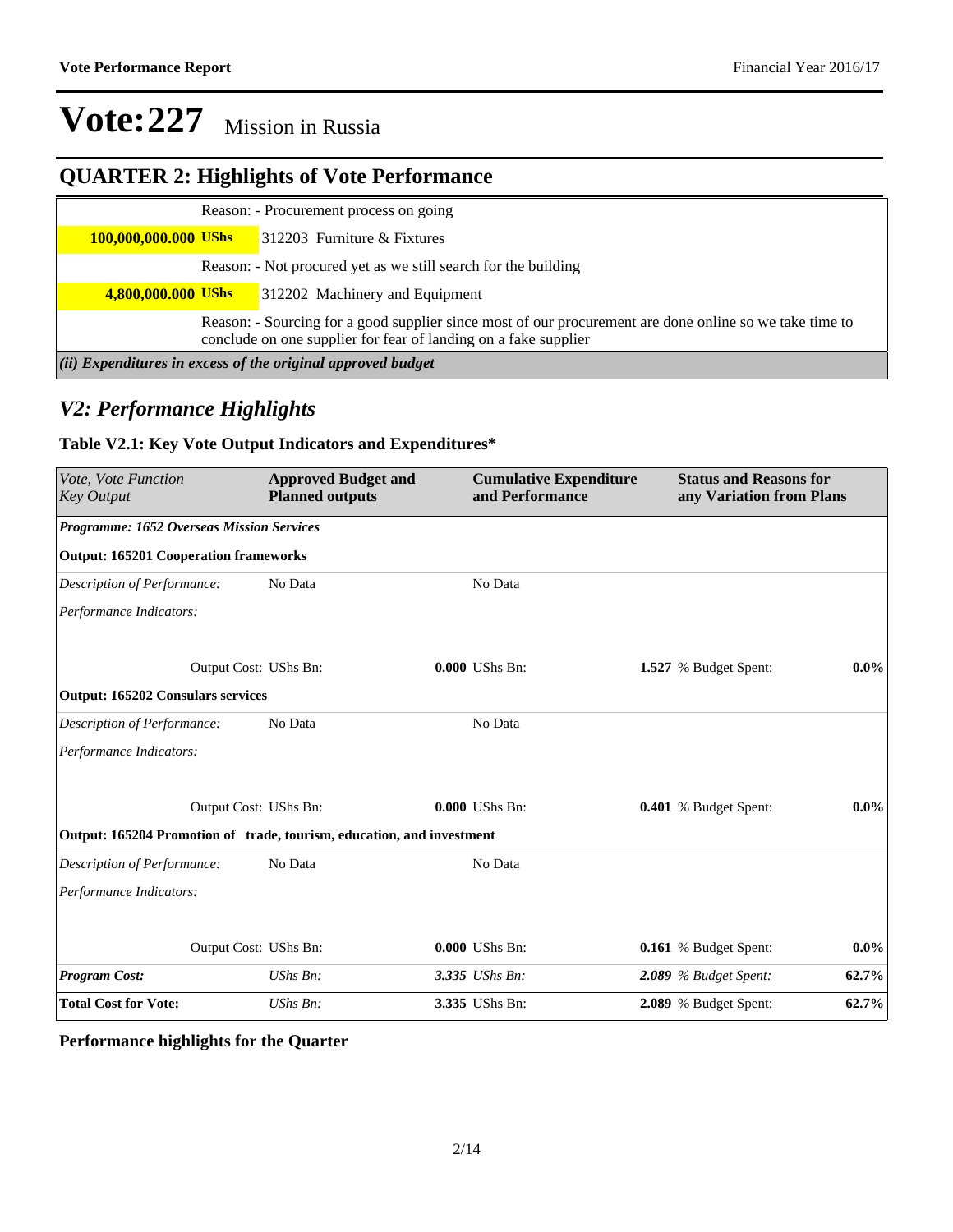### **QUARTER 2: Highlights of Vote Performance**

- The Mission participated in conference on IGAD- the role of regional organizations in solving armed conflicts

- The Embassy attended meetings in preparation for the JPC, which was held in Kampala

- With other IGAD group of Ambassadors the mission visited Belgorod and met regional and leading business leaders. The region is interested in Uganda's Robusta Coffee with possibility of importing up to 500 tons per month

- Held a meeting with Mikhail Aniskin of Security Company on possible collaboration and cooperation with Uganda in Internal Affairs sectors
- Attended an exhibition and cultural performance of Sudan as part of their anniversary celebrations
- -- Attended an exhibition and cultural performance of Sudan as part of their anniversary celebrations
- Issued out 15 Multiple visas, 27 Single entry visas, 19 East African tourist visas and 25

#### Gratis visa

- Educating the tourist on the new visa regime [e-visa]
- Sensitize Ugandans in Diaspora on the new Russian visa law
- Provided protocol services to delegation from Uganda on mission inspection

- The Mission held a meeting with representative of the leading Industries to discuss technology transfer especially in agro- processing and valve addition

- With other IGAD group of Ambassadors the mission visited Belgorod and met regional and leading business leaders. The region is interested in Uganda's Robusta Coffee with possibility of importing up to 500 tons per month

- During a visit to Belgorod region the mission present on Uganda's tourism potential and called on the leading business leaders to consider investing in tourism industry and considering Uganda as choice destination

- The mission held a meeting with Mr. Dave on possible investment in Uganda housing construction sector by using modular housing techniques

- The Embassy held a meeting with Ariel of Freshvalve Company on Unmanned technologies in Defence, telecommunications, Agriculture, Tourism, internal Affairs, Health and Data collection
- Meeting with Alexander [Havel Solar Co.]
- Visited Zdravookhraniye 2016 exhibition all day event on medical equipment and technologies
- Visit to JSC NRI Polus in Conjunction with Free Energy on clean water filtration technology

- Held a meeting with Bogdan Porohnyak, Vedomosti Newspaper and it was agreed that the company puts in a proposal on how it could promote Uganda trade, investment and tourism in the their newspaper and magazine

- Attended a meeting Dr. ViktoriaKosteva- Pushkin State University on collaboration with Uganda Christian University, Makerere and Busitema University to which the universities were linked for online tutorials.

- Attended Expo with Rectors of Universities in Belgorod region, who showcased what their universities offers
- Visited Ugandan students in Russian Federation and other accredited countries to establish the problems they go through

-Attended a meeting with RT chemical who made a presentation on chemical industrial capabilities and proposals in the areas of fertilizers and water processing

### *V3: Details of Releases and Expenditure*

**Table V3.1: GoU Releases and Expenditure by Output\*** 3/14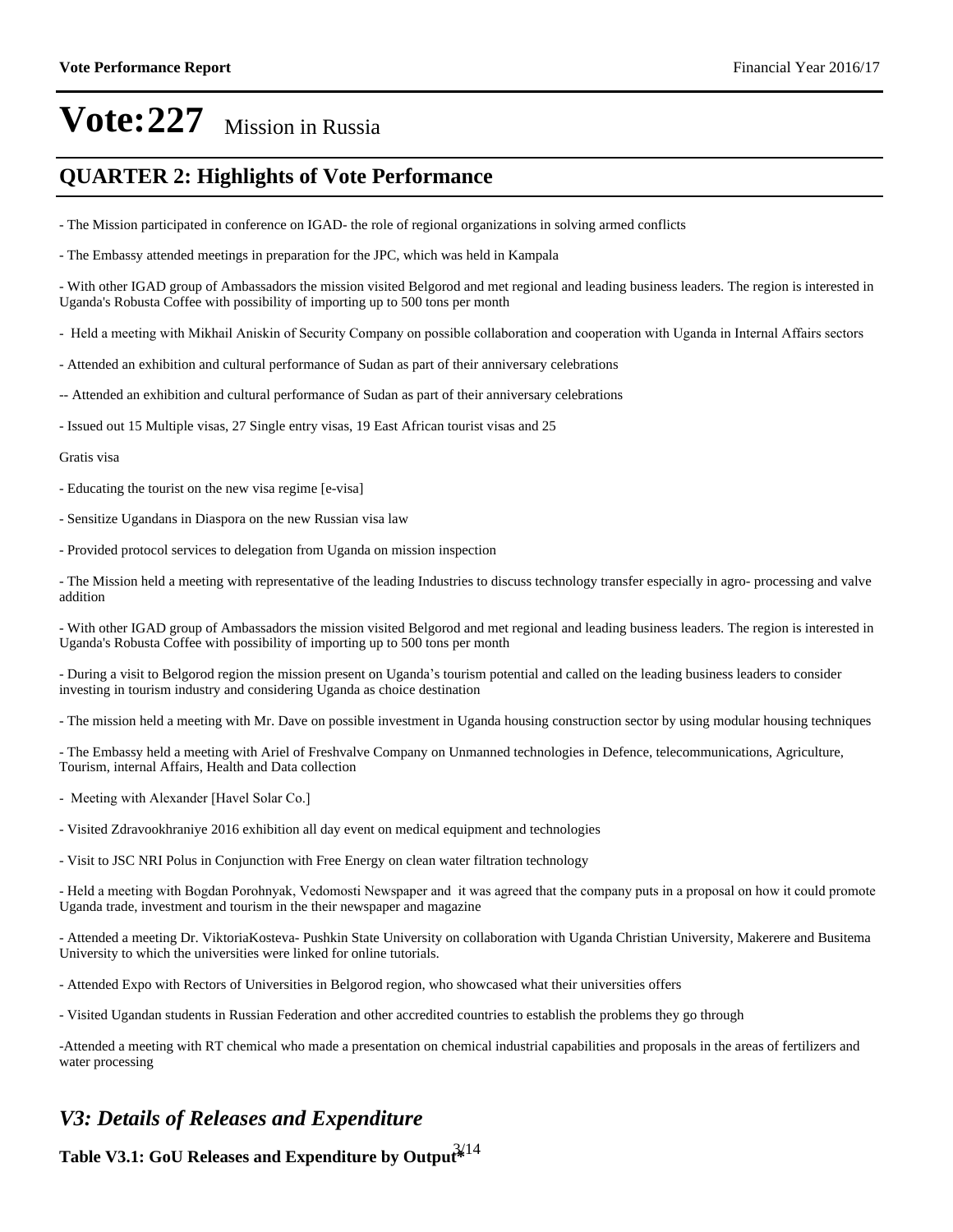## **QUARTER 2: Highlights of Vote Performance**

| <b>Billion Uganda Shillings</b>                                    | Approved<br><b>Budget</b> | <b>Released</b> | <b>Spent</b> | $%$ GoU<br><b>Budget</b><br><b>Released</b> | $%$ GoU<br><b>Budget</b><br><b>Spent</b> | $%$ GoU<br><b>Releases</b><br><b>Spent</b> |
|--------------------------------------------------------------------|---------------------------|-----------------|--------------|---------------------------------------------|------------------------------------------|--------------------------------------------|
| <b>Program 1652 Overseas Mission Services</b>                      | 3.33                      | 2.37            | 2.09         | 71.2%                                       | 62.7%                                    | 88.0%                                      |
| <b>Class: Outputs Provided</b>                                     | 3.05                      | 2.09            | 2.09         | 68.5%                                       | 68.5%                                    | 100.0%                                     |
| 165201 Cooperation frameworks                                      | 2.29                      | 1.53            | 1.53         | 66.7%                                       | 66.7%                                    | 100.0%                                     |
| 165202 Consulars services                                          | 0.52                      | 0.40            | 0.40         | 77.7%                                       | 77.7%                                    | 100.0%                                     |
| 165204 Promotion of trade, tourism, education, and<br>investment   | 0.24                      | 0.16            | 0.16         | 65.9%                                       | 65.9%                                    | 100.0%                                     |
| <b>Class: Capital Purchases</b>                                    | 0.28                      | 0.28            | 0.00         | 100.0%                                      | $0.0\%$                                  | $0.0\%$                                    |
| 165275 Purchase of Motor Vehicles and Other Transport<br>Equipment | 0.18                      | 0.18            | 0.00         | 100.0%                                      | $0.0\%$                                  | $0.0\%$                                    |
| 165277 Purchase of machinery                                       | 0.00                      | 0.00            | 0.00         | 100.0%                                      | $0.0\%$                                  | $0.0\%$                                    |
| 165278 Purchase of Furniture and fictures                          | 0.10                      | 0.10            | 0.00         | 100.0%                                      | $0.0\%$                                  | $0.0\%$                                    |
| <b>Total for Vote</b>                                              | 3.33                      | 2.37            | 2.09         | 71.2%                                       | 62.7%                                    | 88.0%                                      |

### **Table V3.2: 2016/17 GoU Expenditure by Item**

| <b>Billion Uganda Shillings</b>                          | Approved<br><b>Budget</b> | <b>Released</b> | <b>Spent</b> | % GoU<br><b>Budget</b><br><b>Released</b> | $%$ GoU<br><b>Budget</b><br><b>Spent</b> | %GoU<br><b>Releases</b><br><b>Spent</b> |
|----------------------------------------------------------|---------------------------|-----------------|--------------|-------------------------------------------|------------------------------------------|-----------------------------------------|
| <b>Class: Outputs Provided</b>                           | 3.05                      | 2.09            | 2.09         | 68.5%                                     | 68.5%                                    | 100.0%                                  |
| 211103 Allowances                                        | 1.16                      | 0.58            | 0.58         | 50.0%                                     | 50.0%                                    | 100.0%                                  |
| 211105 Missions staff salaries                           | 0.33                      | 0.17            | 0.17         | 50.0%                                     | 50.0%                                    | 100.0%                                  |
| 213001 Medical expenses (To employees)                   | 0.04                      | 0.02            | 0.02         | 50.0%                                     | 50.0%                                    | 100.0%                                  |
| 221001 Advertising and Public Relations                  | 0.01                      | 0.00            | 0.00         | 50.0%                                     | 50.0%                                    | 100.0%                                  |
| 221007 Books, Periodicals & Newspapers                   | 0.00                      | 0.00            | 0.00         | 50.0%                                     | 50.0%                                    | 100.0%                                  |
| 221008 Computer supplies and Information Technology (IT) | 0.00                      | 0.00            | 0.00         | 50.0%                                     | 50.0%                                    | 100.0%                                  |
| 221009 Welfare and Entertainment                         | 0.03                      | 0.01            | 0.01         | 50.0%                                     | 50.0%                                    | 100.0%                                  |
| 221011 Printing, Stationery, Photocopying and Binding    | 0.01                      | 0.00            | 0.00         | 50.0%                                     | 50.0%                                    | 100.0%                                  |
| 221012 Small Office Equipment                            | 0.00                      | 0.00            | 0.00         | 50.0%                                     | 50.0%                                    | 100.0%                                  |
| 221017 Subscriptions                                     | 0.00                      | 0.00            | 0.00         | 50.0%                                     | 50.0%                                    | 100.0%                                  |
| 221018 Exchange losses/ gains                            | 0.08                      | 0.04            | 0.04         | 50.0%                                     | 50.0%                                    | 100.0%                                  |
| 222001 Telecommunications                                | 0.03                      | 0.02            | 0.02         | 50.0%                                     | 50.0%                                    | 100.0%                                  |
| 222002 Postage and Courier                               | 0.01                      | 0.00            | 0.00         | 50.0%                                     | 50.0%                                    | 100.0%                                  |
| 222003 Information and communications technology (ICT)   | 0.00                      | 0.00            | 0.00         | 50.0%                                     | 50.0%                                    | 100.0%                                  |
| 223001 Property Expenses                                 | 0.00                      | 0.00            | 0.00         | 50.0%                                     | 50.0%                                    | 100.0%                                  |
| 223003 Rent – (Produced Assets) to private entities      | 1.13                      | 1.13            | 1.13         | 100.0%                                    | 100.0%                                   | 100.0%                                  |
| 223005 Electricity                                       | 0.03                      | 0.01            | 0.01         | 50.0%                                     | 50.0%                                    | 100.0%                                  |
| 223006 Water                                             | 0.00                      | 0.00            | 0.00         | 50.0%                                     | 50.0%                                    | 100.0%                                  |
| 226001 Insurances                                        | 0.00                      | 0.00            | 0.00         | 50.0%                                     | 50.0%                                    | 100.0%                                  |
| 227001 Travel inland                                     | 0.01                      | 0.00            | 0.00         | 50.0%                                     | 50.0%                                    | 100.0%                                  |
| 227002 Travel abroad                                     | 0.08                      | 0.04            | 0.04         | 50.0%                                     | 50.0%                                    | 100.0%                                  |
| 227003 Carriage, Haulage, Freight and transport hire     | 0.06                      | 0.03            | 0.03         | 50.0%                                     | 50.0%                                    | 100.0%                                  |
| 227004 Fuel, Lubricants and Oils                         | 0.01                      | 0.01            | 0.01         | 50.0%                                     | 50.0%                                    | 100.0%                                  |
| 228002 Maintenance - Vehicles                            | 46.62                     | 0.01            | 0.01         | 50.0%                                     | 50.0%                                    | 100.0%                                  |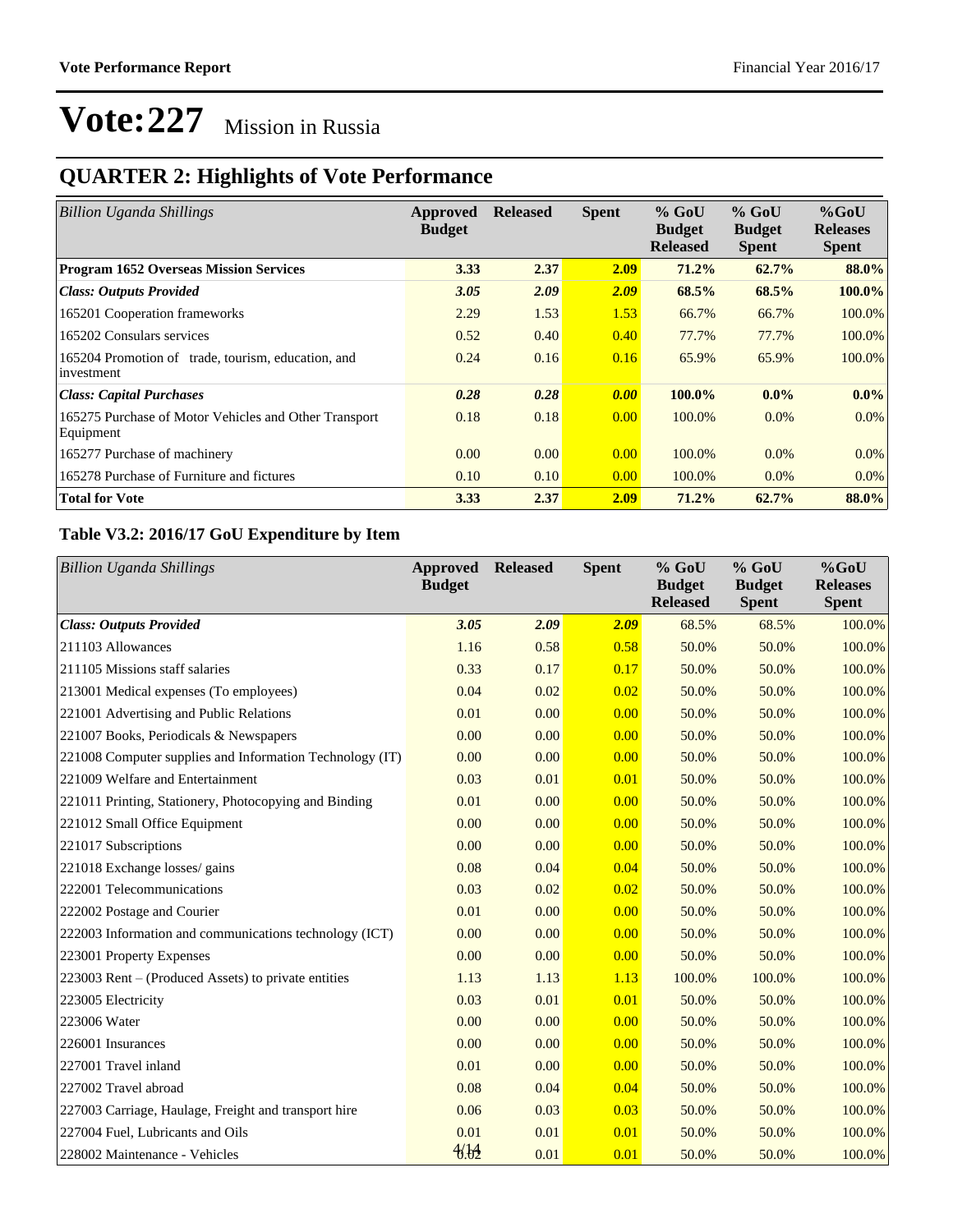## **QUARTER 2: Highlights of Vote Performance**

| $ 228003$ Maintenance – Machinery, Equipment & Furniture | 0.01 | 0.00 | 0.00 | 50.0%  | 50.0%   | 100.0%  |
|----------------------------------------------------------|------|------|------|--------|---------|---------|
| Class: Capital Purchases                                 | 0.28 | 0.28 | 0.00 | 100.0% | 0.0%    | $0.0\%$ |
| 312201 Transport Equipment                               | 0.18 | 0.18 | 0.00 | 100.0% | $0.0\%$ | $0.0\%$ |
| 312202 Machinery and Equipment                           | 0.00 | 0.00 | 0.00 | 100.0% | 0.0%    | $0.0\%$ |
| $ 312203$ Furniture & Fixtures                           | 0.10 | 0.10 | 0.00 | 100.0% | $0.0\%$ | $0.0\%$ |
| <b>Total for Vote</b>                                    | 3.33 | 2.37 | 2.09 | 71.2%  | 62.7%   | 88.0%   |

### **Table V3.3: GoU Releases and Expenditure by Project and Programme\***

| <b>Billion Uganda Shillings</b>               | Approved<br><b>Budget</b> | <b>Released</b> | <b>Spent</b> | $%$ GoU<br><b>Budget</b><br><b>Released</b> | $%$ GoU<br><b>Budget</b><br><b>Spent</b> | $%$ GoU<br><b>Releases</b><br><b>Spent</b> |
|-----------------------------------------------|---------------------------|-----------------|--------------|---------------------------------------------|------------------------------------------|--------------------------------------------|
| <b>Program 1652 Overseas Mission Services</b> | 3.33                      | 2.37            | 2.09         | 71.2%                                       | 62.7%                                    | 88.0%                                      |
| <b>Recurrent SubProgrammes</b>                |                           |                 |              |                                             |                                          |                                            |
| 01 Headquarters Moscow                        | 3.05                      | 2.09            | 2.09         | 68.5%                                       | 68.5%                                    | $100.0\%$                                  |
| Development Projects                          |                           |                 |              |                                             |                                          |                                            |
| 0928 Strengthening Mission in Russia          | 0.28                      | 0.28            | 0.00         | 100.0%                                      | 0.0%                                     | $0.0\%$                                    |
| <b>Total for Vote</b>                         | 3.33                      | 2.37            | 2.09         | 71.2%                                       | $62.7\%$                                 | 88.0%                                      |

### **Table V3.4: External Financing Releases and Expenditure by Sub Programme**

| Billion Uganda Shillings | <b>Approved Released</b><br><b>Budget</b> |  |  | <b>Released</b> | Spent | Spent % Budget % Budget % Releases<br><b>Spent</b> |
|--------------------------|-------------------------------------------|--|--|-----------------|-------|----------------------------------------------------|
|--------------------------|-------------------------------------------|--|--|-----------------|-------|----------------------------------------------------|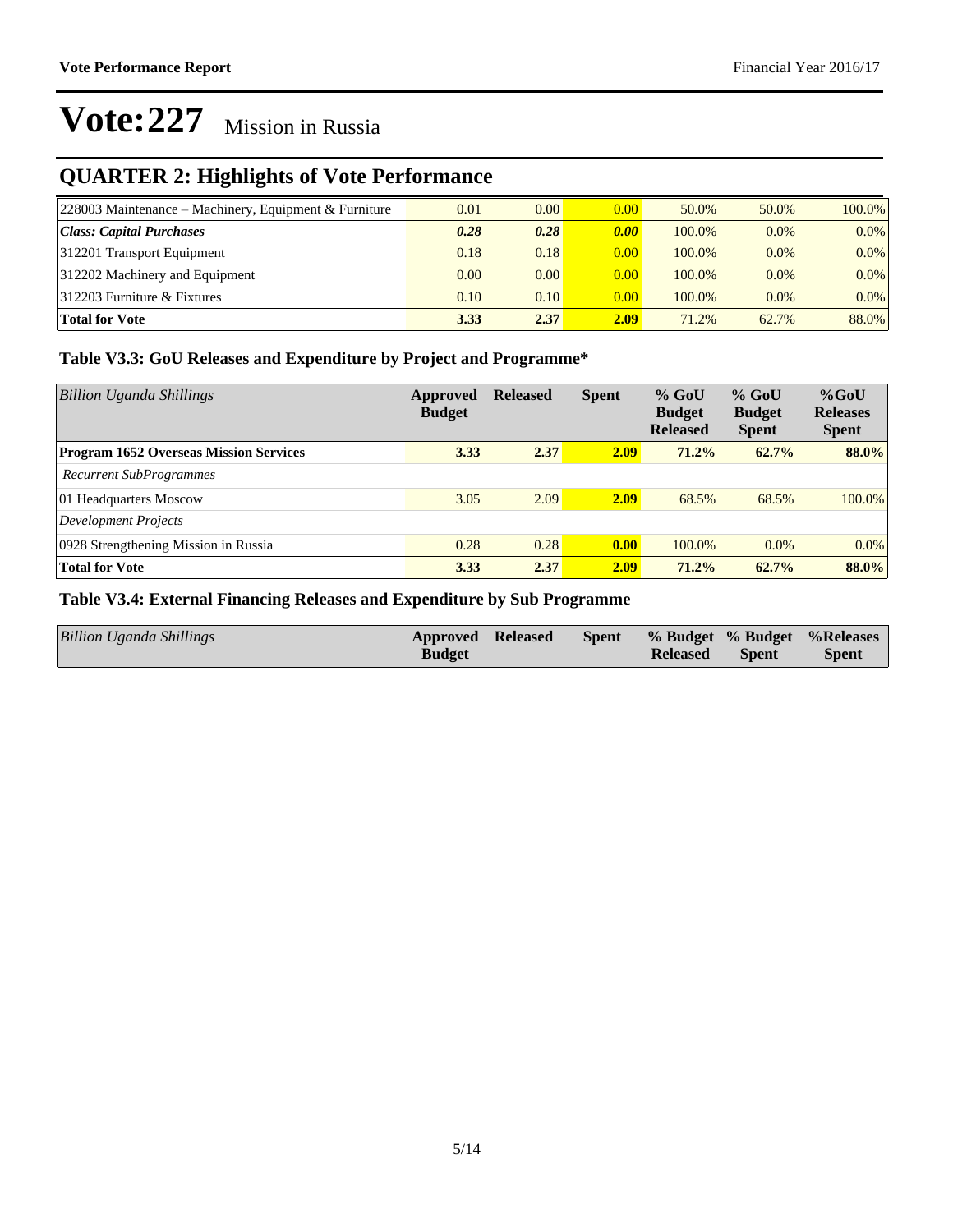### **QUARTER 2: Cumulative Outputs and Expenditure by End of Quarter**

| <b>Annual Planned Outputs</b> | <b>Cumulative Outputs Achieved by</b> | Cumulative Expenditures made by   | UShs            |
|-------------------------------|---------------------------------------|-----------------------------------|-----------------|
|                               | <b>End of Quarter</b>                 | the End of the Quarter to         | <i>Thousand</i> |
|                               |                                       | <b>Deliver Cumulative Outputs</b> |                 |

**Program: 52 Overseas Mission Services**

*Recurrent Programmes*

#### **Subprogram: 01 Headquarters Moscow**

*Outputs Provided*

#### **Output: 01 Cooperation frameworks**

Strengthen bilateral relations with the countries of accreditation (Russian Federation, Belarus, Ukraine, Uzbekistan, Kazakhstan, Mongolia, Moldovia and Georgia)

MOU or Agreement Initiateed & or signed with each of the countries accredited (02)

- Made follow up on the MOUs that were Item signed - Attended several meeting in line 211103 Allowances 475,282 with strengthening bilateral relation between and the countries its accreditation - The mission has sourced LLC " Plant Caterpilar machines" a crwaler tractor and accessories manufacturing firm is ready to start an assembling plant in uganda the firm is keen on agriculture modernisation -held meeting with Republic of Belarus resulted to drafting on MOU on tourism - Held a meeting in the with the UN natural resources and finance expert in South Sudan. -Attended meetings with African Group of Ambassadors for a stronger cooperation to push for African Agenda in Russia and countries of accreditation the mission has been working with UPDK to look for a suitable premises for a chancery for rent and purchase for better image. -the mission hosted IGAD group of Ambassadors' meeting to way to strengthen relationship - The Mission participated in conference on IGAD- the role of regional organisations in solving armed conflicts - The Embassy attended meetings in preparation for the JPC, which was held in Kampala - with other IGAD group of Ambassadors the mission visited Belgorod and met regional and leading business leaders. the region is interested in Uganda's Robusta Coffee with possibility of importing up to 500 tons per month - Held a meeting with Mikhail Aniskin of Security company on possible collaboration and cooperation with

Uganda in Internal Affairs sectors - Attended an exhibition and cultural performance of Sudan as part of their anniversary celebrations

|   | 21110971110 wanees                                        | ᠇ <i>᠇</i> )、∠∪∠ |
|---|-----------------------------------------------------------|------------------|
|   | 211105 Missions staff salaries                            | 166,012          |
|   | 221009 Welfare and Entertainment                          | 13,250           |
|   | 221017 Subscriptions                                      | 900              |
|   | 221018 Exchange losses/ gains                             | 40,477           |
|   | 222001 Telecommunications                                 | 15,207           |
|   | 222002 Postage and Courier                                | 2,635            |
|   | 222003 Information and communications<br>technology (ICT) | 1,250            |
|   | $223003$ Rent – (Produced Assets) to private<br>entities  | 765,000          |
|   | 223005 Electricity                                        | 11,500           |
| Č | 223006 Water                                              | 865              |
|   | 227002 Travel abroad                                      | 17,500           |
|   | 227003 Carriage, Haulage, Freight and<br>transport hire   | 9,500            |

228002 Maintenance - Vehicles 7,800

#### *Reasons for Variation in performance*

- No visits were made to in different parts of the Countries of accreditation.

-

- No National Day celebration were held due to limited funding.

**Spent**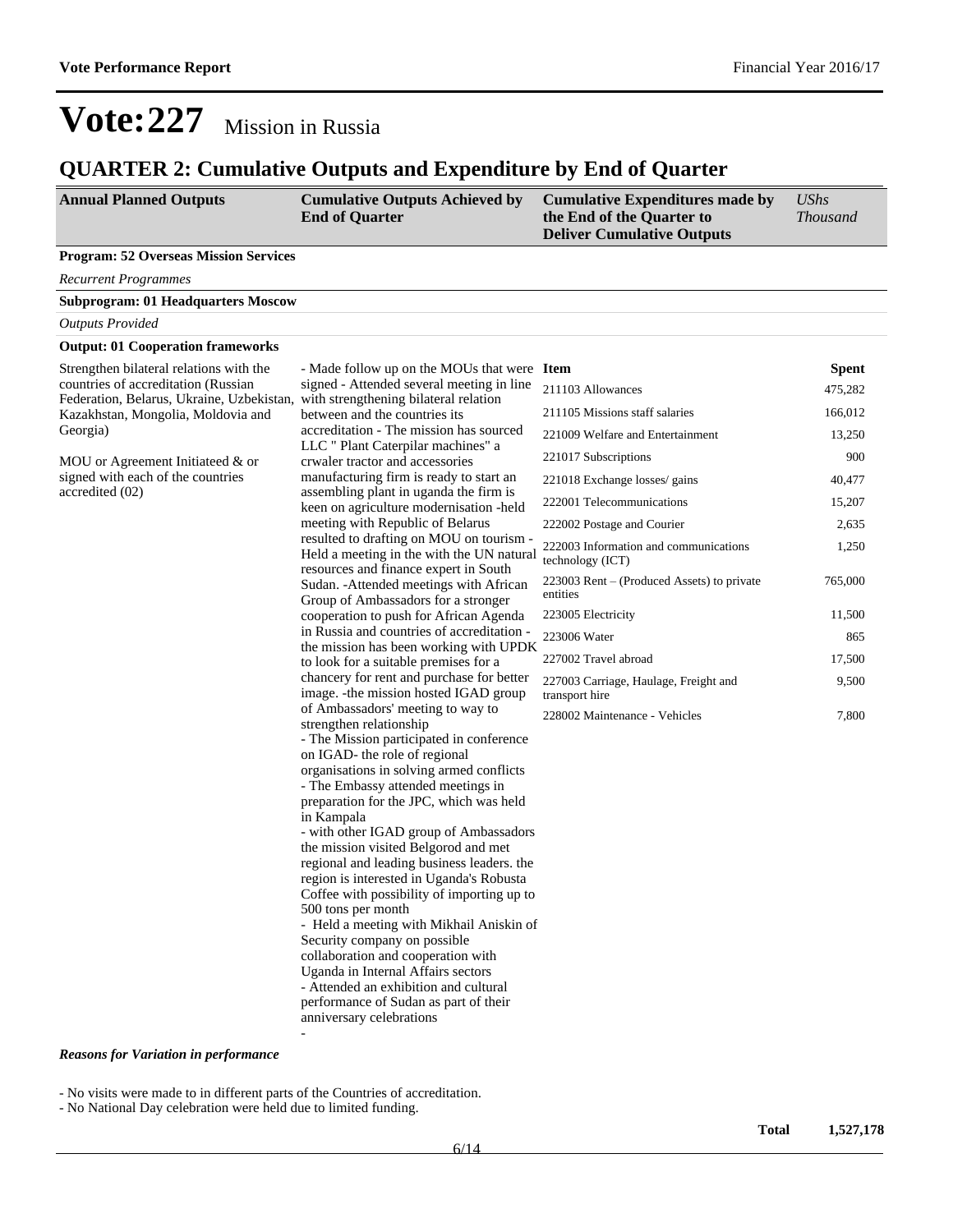### **QUARTER 2: Cumulative Outputs and Expenditure by End of Quarter**

| <b>Annual Planned Outputs</b>                                                                                                                                                         | <b>Cumulative Outputs Achieved by</b><br><b>End of Quarter</b>                          | <b>Cumulative Expenditures made by</b><br>the End of the Quarter to<br><b>Deliver Cumulative Outputs</b> | <b>UShs</b><br><b>Thousand</b> |
|---------------------------------------------------------------------------------------------------------------------------------------------------------------------------------------|-----------------------------------------------------------------------------------------|----------------------------------------------------------------------------------------------------------|--------------------------------|
|                                                                                                                                                                                       |                                                                                         | <b>Wage Recurrent</b>                                                                                    | 166,012                        |
|                                                                                                                                                                                       |                                                                                         | Non Wage Recurrent                                                                                       | 1,361,166                      |
|                                                                                                                                                                                       |                                                                                         | AIA                                                                                                      | 0                              |
| <b>Output: 02 Consulars services</b>                                                                                                                                                  |                                                                                         |                                                                                                          |                                |
| Ugandans in Diaspora Mobilized                                                                                                                                                        | -issued business 7, East African visa 2,                                                | <b>Item</b>                                                                                              | <b>Spent</b>                   |
| Protocol & Consular Services provided                                                                                                                                                 | Gratis 2 and tourist visa 8. - registered 4<br>students -issued 3 letters of temporally | 211103 Allowances                                                                                        | 24,783                         |
|                                                                                                                                                                                       | identification to Ugandans when their                                                   | 213001 Medical expenses (To employees)                                                                   | 20,400                         |
|                                                                                                                                                                                       | passport were being renewed - The<br>Embassy was involved to repatriation of            | 221007 Books, Periodicals & Newspapers                                                                   | 600                            |
|                                                                                                                                                                                       | Ugandans studying and living in Russia<br>and Ukraine whose documents had been          | 221008 Computer supplies and Information<br>Technology (IT)                                              | 1,020                          |
|                                                                                                                                                                                       | lost or visa expired<br>- Attended an exhibition and cultural                           | 221011 Printing, Stationery, Photocopying and<br>Binding                                                 | 3,200                          |
| performance of Sudan as part of their<br>anniversary celebrations<br>- Issued out 15 Multiple visas, 27 Single<br>entry visas, 19 East African tourist visas<br>and 25<br>Gratis visa | 221012 Small Office Equipment                                                           | 1,400                                                                                                    |                                |
|                                                                                                                                                                                       | 221017 Subscriptions                                                                    | 600                                                                                                      |                                |
|                                                                                                                                                                                       | 222002 Postage and Courier                                                              | 1,100                                                                                                    |                                |
|                                                                                                                                                                                       | 223001 Property Expenses                                                                | 1,531                                                                                                    |                                |
|                                                                                                                                                                                       | - Educating the tourist on the new visa<br>regime [e-visa]                              | 223003 Rent – (Produced Assets) to private<br>entities                                                   | 286,000                        |
|                                                                                                                                                                                       | - sensitize Ugandans in diaspora on the                                                 | 223005 Electricity                                                                                       | 2,500                          |
|                                                                                                                                                                                       | new Russian visa law<br>- Provided protocol services to delegation                      | 223006 Water                                                                                             | 600                            |
|                                                                                                                                                                                       | from Uganda on mission inspection                                                       | 226001 Insurances                                                                                        | 2,400                          |
|                                                                                                                                                                                       |                                                                                         | 227001 Travel inland                                                                                     | 1,500                          |
|                                                                                                                                                                                       |                                                                                         | 227002 Travel abroad                                                                                     | 20,300                         |
|                                                                                                                                                                                       |                                                                                         | 227003 Carriage, Haulage, Freight and<br>transport hire                                                  | 22,000                         |
|                                                                                                                                                                                       |                                                                                         | 227004 Fuel, Lubricants and Oils                                                                         | 7,200                          |
| $\mathbf{r}$                                                                                                                                                                          |                                                                                         | 228003 Maintenance - Machinery, Equipment<br>& Furniture                                                 | 3,800                          |

*Reasons for Variation in performance*

-Ugandans in the diaspora were not visited in countries of accreditation

-Ugandans studying in countries of accreditation were also not visited due to limited resuorces

| 400,934        | <b>Total</b>       |
|----------------|--------------------|
| $\overline{0}$ | Wage Recurrent     |
| 400,934        | Non Wage Recurrent |
| $\overline{0}$ | AIA                |
|                |                    |

**Output: 04 Promotion of trade, tourism, education, and investment**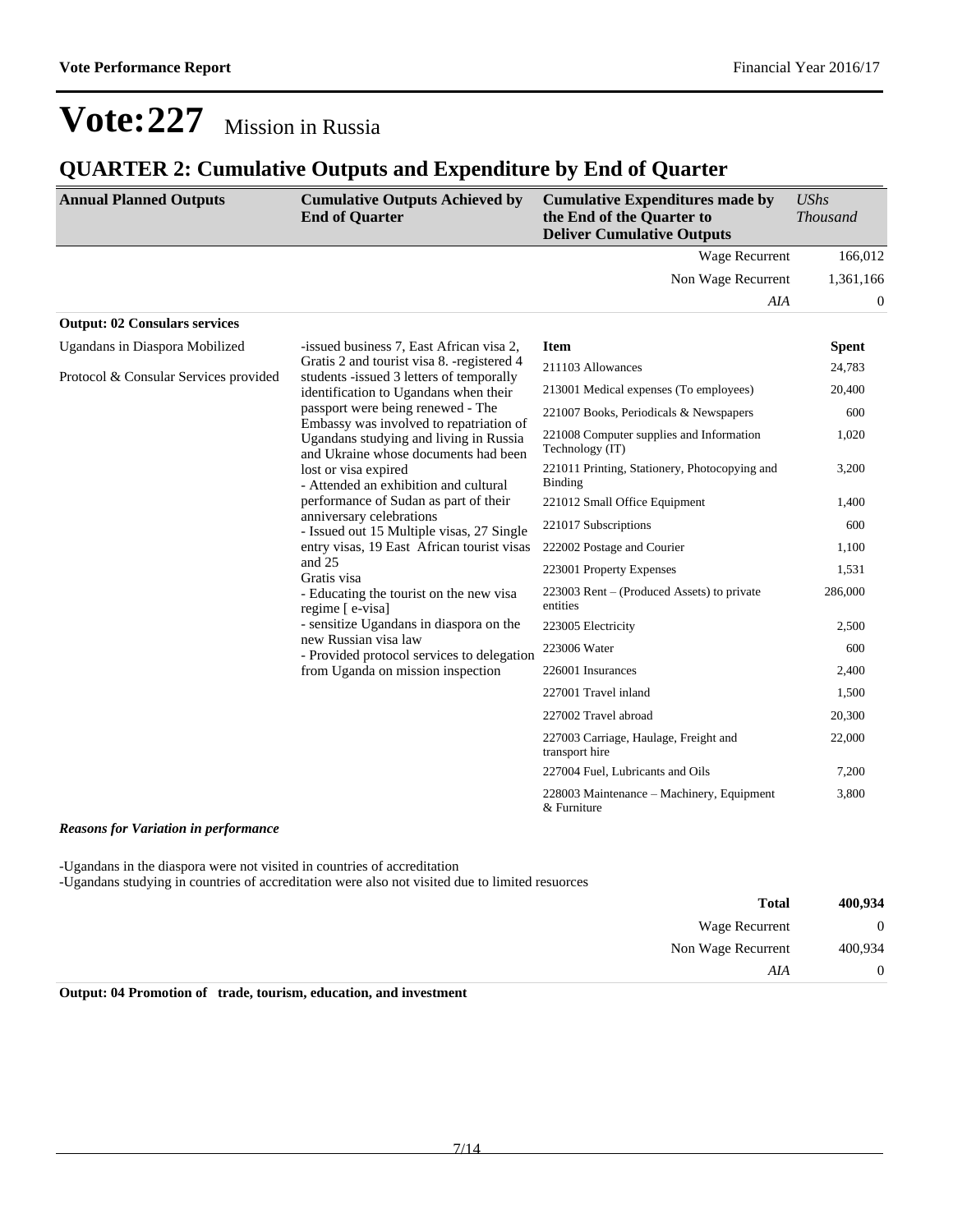## **QUARTER 2: Cumulative Outputs and Expenditure by End of Quarter**

| <b>Annual Planned Outputs</b>                                                | <b>Cumulative Outputs Achieved by</b><br><b>End of Quarter</b>                                                                                                                                                                                                                                                                                                                                                                                                                                                                                                                                                                                                                                                                                                                                                                                                                                                                                                                                                                                                                                                                                                                                                                                                                                                                                                                                                                                                                   | <b>Cumulative Expenditures made by</b><br>the End of the Quarter to<br><b>Deliver Cumulative Outputs</b> | <b>UShs</b><br><b>Thousand</b> |
|------------------------------------------------------------------------------|----------------------------------------------------------------------------------------------------------------------------------------------------------------------------------------------------------------------------------------------------------------------------------------------------------------------------------------------------------------------------------------------------------------------------------------------------------------------------------------------------------------------------------------------------------------------------------------------------------------------------------------------------------------------------------------------------------------------------------------------------------------------------------------------------------------------------------------------------------------------------------------------------------------------------------------------------------------------------------------------------------------------------------------------------------------------------------------------------------------------------------------------------------------------------------------------------------------------------------------------------------------------------------------------------------------------------------------------------------------------------------------------------------------------------------------------------------------------------------|----------------------------------------------------------------------------------------------------------|--------------------------------|
|                                                                              | MOU or Agreement Initiated $\&$ or signed -Drafted an MOU to enhance cooperation Item                                                                                                                                                                                                                                                                                                                                                                                                                                                                                                                                                                                                                                                                                                                                                                                                                                                                                                                                                                                                                                                                                                                                                                                                                                                                                                                                                                                            |                                                                                                          | <b>Spent</b>                   |
| with each of the countries the embassy is                                    | in the field of tourism between the                                                                                                                                                                                                                                                                                                                                                                                                                                                                                                                                                                                                                                                                                                                                                                                                                                                                                                                                                                                                                                                                                                                                                                                                                                                                                                                                                                                                                                              | 211103 Allowances                                                                                        | 78,123                         |
| accredited (02)                                                              | Republic of Belarus and Uganda - The<br>mission sourced assorted Ugandan crafts                                                                                                                                                                                                                                                                                                                                                                                                                                                                                                                                                                                                                                                                                                                                                                                                                                                                                                                                                                                                                                                                                                                                                                                                                                                                                                                                                                                                  | 221001 Advertising and Public Relations                                                                  | 3,360                          |
| Data of potential investors, tour<br>operators, traders in the 02 accredited | and cultural artifacts for use during<br>exhibitions - participated in the Russian-                                                                                                                                                                                                                                                                                                                                                                                                                                                                                                                                                                                                                                                                                                                                                                                                                                                                                                                                                                                                                                                                                                                                                                                                                                                                                                                                                                                              | $223003$ Rent – (Produced Assets) to private<br>entities                                                 | 78,000                         |
| countries gathered                                                           | African Forum 2016 under the auspices<br>of the Ministry of Industry and Trade of                                                                                                                                                                                                                                                                                                                                                                                                                                                                                                                                                                                                                                                                                                                                                                                                                                                                                                                                                                                                                                                                                                                                                                                                                                                                                                                                                                                                | 227001 Travel inland                                                                                     | 1,800                          |
| Trade fairs & exhibitions held in<br>accredited countries                    | the Russian Federation with a view to<br>establish bilateral cooperation with Africa                                                                                                                                                                                                                                                                                                                                                                                                                                                                                                                                                                                                                                                                                                                                                                                                                                                                                                                                                                                                                                                                                                                                                                                                                                                                                                                                                                                             |                                                                                                          |                                |
| Increas                                                                      | economy- The Mission secured an<br>understanding with the one tour agent to<br>promote and market Uganda's potential -<br>- The Mission held a meeting with<br>representative of the leading Industries to<br>discuss technology transfer especially in                                                                                                                                                                                                                                                                                                                                                                                                                                                                                                                                                                                                                                                                                                                                                                                                                                                                                                                                                                                                                                                                                                                                                                                                                          |                                                                                                          |                                |
|                                                                              | agro-processing and valve addition<br>- with other IGAD group of Ambassadors<br>the mission visited Belgorod and met<br>regional and leading business leaders. the<br>region is interested in Uganda's Robusta<br>Coffee with possibility of importing up to<br>500 tons per month<br>- During a visit to Belgorod region the<br>mission present on uganda's tourism<br>potential and called on the leading<br>business leaders to consider investing in<br>tourism industry and cnsidering uganda<br>as achoice destination<br>- The mission held a meeting with Mr.<br>Dave on possible investment in Uganda<br>housing construction sector by using<br>modular housing techniques<br>- Held a meeting with Bogdan Porohnyak,<br>Vedomosti Newspaper and it was agreed<br>that the company puts in a proposal on<br>how it could promote Uganda trade,<br>investment and tourism in the their<br>newspaper and magazine<br>- Attended a meeting Dr.<br>ViktoriaKosteva- Pushkin State<br>University on collaboration with Uganda<br>Christain University, Makerere and<br>Busitema University to which the<br>universities were linked for online<br>tutorials.<br>- Visited Ugandan students in Russian<br>Federation and other accredited countries<br>to establish the problems they go through<br>-Attended a meeting with RT chemical<br>who made a presentation on chemical<br>industrial capabilities and proposals in the<br>areas of fertilizers and water processing |                                                                                                          |                                |
| <b>Reasons for Variation in performance</b>                                  |                                                                                                                                                                                                                                                                                                                                                                                                                                                                                                                                                                                                                                                                                                                                                                                                                                                                                                                                                                                                                                                                                                                                                                                                                                                                                                                                                                                                                                                                                  |                                                                                                          |                                |

-Tourism shows, Tour exhibitions and Media Expos were not undertaken due to lack of funds.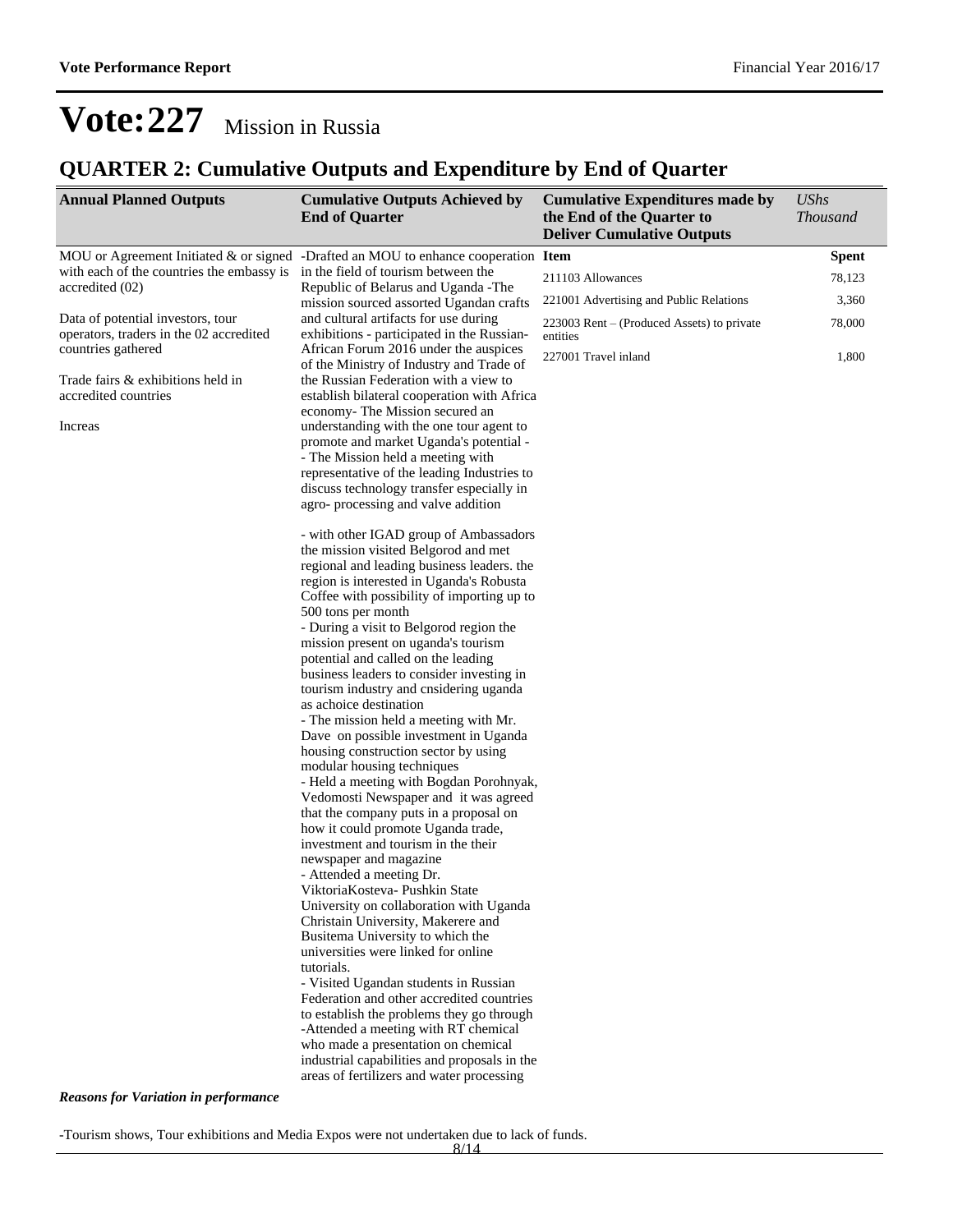## **QUARTER 2: Cumulative Outputs and Expenditure by End of Quarter**

| <b>Annual Planned Outputs</b> | <b>Cumulative Outputs Achieved by</b><br><b>End of Quarter</b> | <b>Cumulative Expenditures made by</b><br>the End of the Quarter to<br><b>Deliver Cumulative Outputs</b> | UShs<br><b>Thousand</b> |
|-------------------------------|----------------------------------------------------------------|----------------------------------------------------------------------------------------------------------|-------------------------|
|                               |                                                                | <b>Total</b>                                                                                             | 161,283                 |
|                               |                                                                | Wage Recurrent                                                                                           | $\mathbf{0}$            |
|                               |                                                                | Non Wage Recurrent                                                                                       | 161,283                 |
|                               |                                                                | AIA                                                                                                      | $\mathbf{0}$            |
|                               |                                                                | <b>Total For SubProgramme</b>                                                                            | 2,089,394               |
|                               |                                                                | Wage Recurrent                                                                                           | 166,012                 |
|                               |                                                                | Non Wage Recurrent                                                                                       | 1,923,382               |
|                               |                                                                | AIA                                                                                                      | $\mathbf{0}$            |
|                               |                                                                | <b>GRAND TOTAL</b>                                                                                       | 2,089,394               |
|                               |                                                                | Wage Recurrent                                                                                           | 166,012                 |
|                               |                                                                | Non Wage Recurrent                                                                                       | 1,923,382               |
|                               |                                                                | GoU Development                                                                                          | $\boldsymbol{0}$        |
|                               |                                                                | <b>External Financing</b>                                                                                | $\boldsymbol{0}$        |
|                               |                                                                | AIA                                                                                                      | $\boldsymbol{0}$        |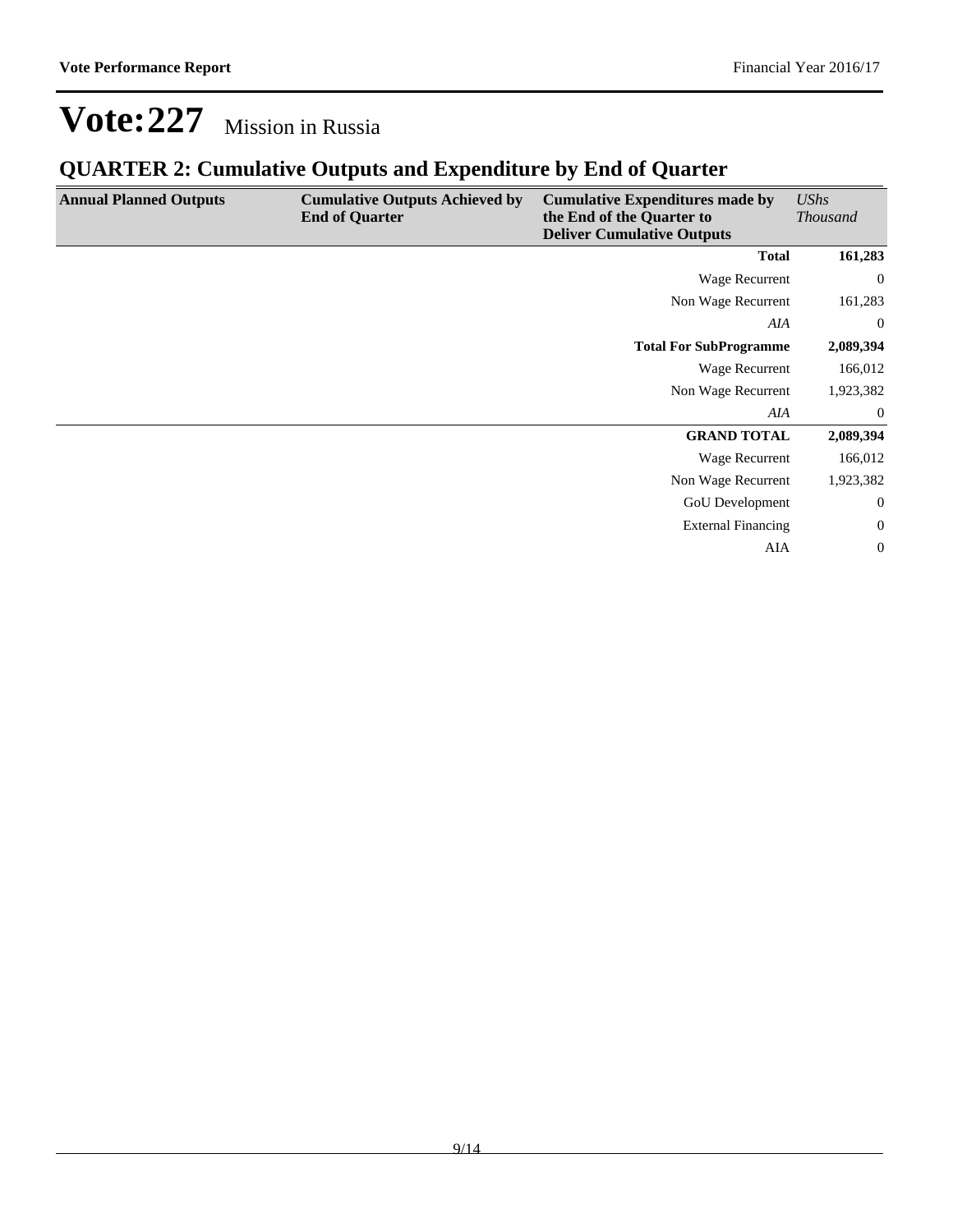### **QUARTER 2: Outputs and Expenditure in Quarter**

| <b>Outputs Planned in Quarter</b>                                                                                                                                            | <b>Actual Outputs Achieved in</b><br><b>Ouarter</b>                                            | <b>Expenditures incurred in the</b><br><b>Quarter to deliver outputs</b> | $\mathit{UShs}$<br><b>Thousand</b> |
|------------------------------------------------------------------------------------------------------------------------------------------------------------------------------|------------------------------------------------------------------------------------------------|--------------------------------------------------------------------------|------------------------------------|
| <b>Program: 52 Overseas Mission Services</b>                                                                                                                                 |                                                                                                |                                                                          |                                    |
| <b>Recurrent Programmes</b>                                                                                                                                                  |                                                                                                |                                                                          |                                    |
| <b>Subprogram: 01 Headquarters Moscow</b>                                                                                                                                    |                                                                                                |                                                                          |                                    |
| <b>Outputs Provided</b>                                                                                                                                                      |                                                                                                |                                                                          |                                    |
| <b>Output: 01 Cooperation frameworks</b>                                                                                                                                     |                                                                                                |                                                                          |                                    |
| Strengthen bilateral relations with the                                                                                                                                      | - The Mission participated in conference                                                       | <b>Item</b>                                                              | <b>Spent</b>                       |
| countries of accreditation (Russian<br>Federation, Belarus, Ukraine, Uzbekistan,                                                                                             | on IGAD- the role of regional<br>organisations in solving armed conflicts                      | 211103 Allowances                                                        | 475,282                            |
| Kazakhstan, Mongolia, Moldovia and                                                                                                                                           | - The Embassy attended meetings in                                                             | 211105 Missions staff salaries                                           | 166,012                            |
| Georgia)                                                                                                                                                                     | preparation for the JPC, which was held in                                                     | 221009 Welfare and Entertainment                                         | 13,250                             |
| MOU or Agreement Initiateed & or signed                                                                                                                                      | Kampala<br>- with other IGAD group of Ambassadors                                              | 221017 Subscriptions                                                     | 900                                |
| with each of the countries accredited (02)<br>the mission visited Belgorod and met<br>regional and leading business leaders. the<br>region is interested in Uganda's Robusta | 221018 Exchange losses/ gains                                                                  | 40,477                                                                   |                                    |
|                                                                                                                                                                              |                                                                                                | 222001 Telecommunications                                                | 15,207                             |
|                                                                                                                                                                              | Coffee with possibility of importing up to                                                     | 222002 Postage and Courier                                               | 2,635                              |
|                                                                                                                                                                              | 500 tons per month<br>- Held a meeting with Mikhail Aniskin of<br>Security company on possible | 222003 Information and communications<br>technology (ICT)                | 1,250                              |
|                                                                                                                                                                              | collaboration and cooperation with<br>Uganda in Internal Affairs sectors                       | 223003 Rent – (Produced Assets) to private<br>entities                   | 765,000                            |
|                                                                                                                                                                              | - Attended an exhibition and cultural                                                          | 223005 Electricity                                                       | 11,500                             |
|                                                                                                                                                                              | performance of Sudan as part of their<br>anniversary celebrations                              | 223006 Water                                                             | 865                                |
|                                                                                                                                                                              |                                                                                                | 227002 Travel abroad                                                     | 17,500                             |
|                                                                                                                                                                              |                                                                                                | 227003 Carriage, Haulage, Freight and<br>transport hire                  | 9,500                              |
|                                                                                                                                                                              |                                                                                                | 228002 Maintenance - Vehicles                                            | 7,800                              |

#### *Reasons for Variation in performance*

- No visits were made to in different parts of the Countries of accreditation.

- No National Day celebration were held due to limited funding.

| 1,527,178      | <b>Total</b>       |
|----------------|--------------------|
| 166,012        | Wage Recurrent     |
| 1,361,166      | Non Wage Recurrent |
| $\overline{0}$ | AIA                |
|                |                    |

**Output: 02 Consulars services**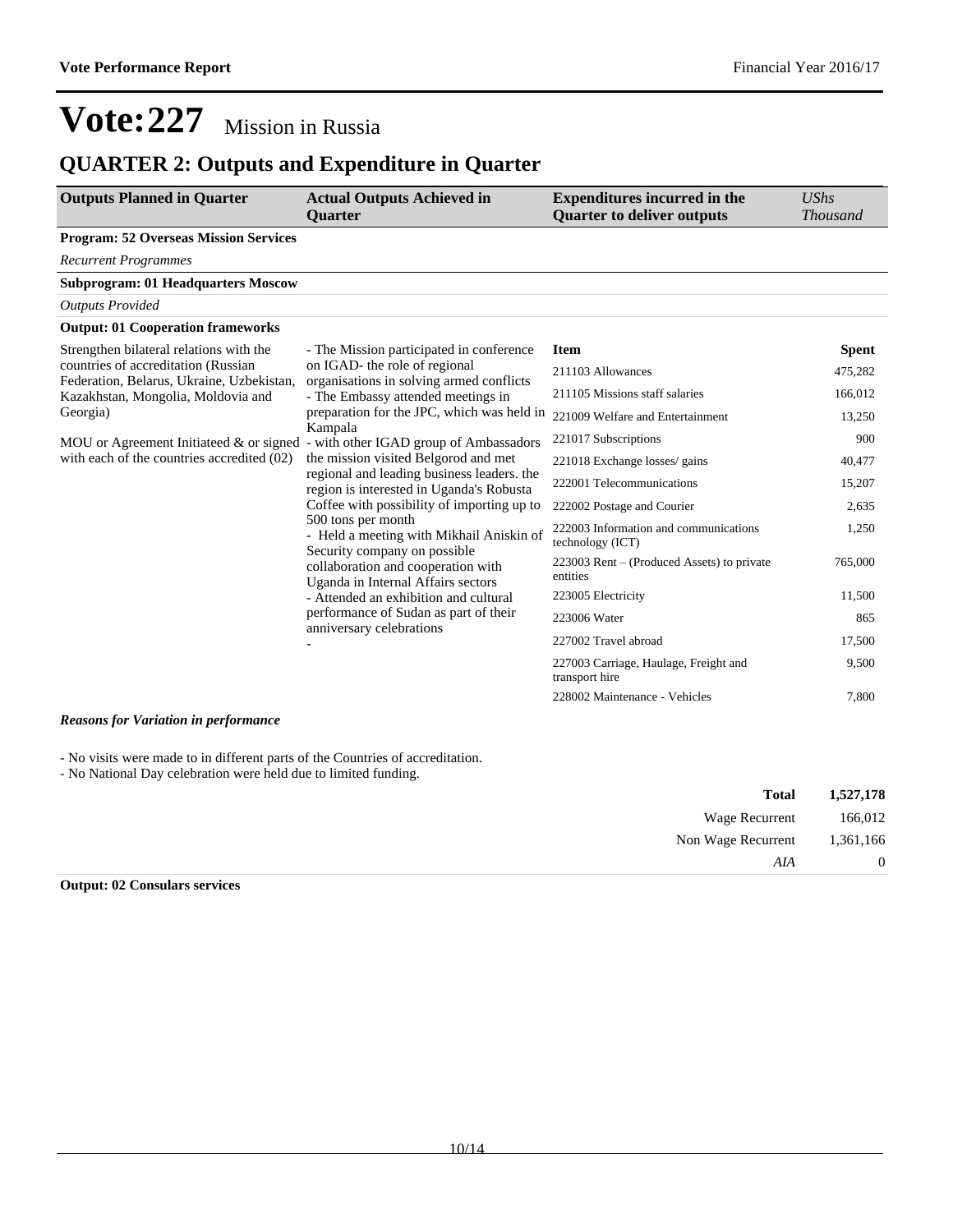### **QUARTER 2: Outputs and Expenditure in Quarter**

| <b>Outputs Planned in Quarter</b>     | <b>Actual Outputs Achieved in</b>                                               | <b>Expenditures incurred in the</b>                             | <b>UShs</b>     |
|---------------------------------------|---------------------------------------------------------------------------------|-----------------------------------------------------------------|-----------------|
|                                       | <b>Ouarter</b>                                                                  | <b>Quarter to deliver outputs</b>                               | <b>Thousand</b> |
| Ugandans in Diaspora Mobilized        | - Attended an exhibition and cultural                                           | <b>Item</b>                                                     | <b>Spent</b>    |
| Protocol & Consular Services provided | performance of Sudan as part of their<br>anniversary celebrations               | 211103 Allowances                                               | 24,783          |
|                                       | - Issued out 15 Multiple visas, 27 Single                                       | 213001 Medical expenses (To employees)                          | 20,400          |
|                                       | entry visas, 19 East African tourist visas<br>and 25                            | 221007 Books, Periodicals & Newspapers                          | 600             |
|                                       | Gratis visa<br>- Educating the tourist on the new visa                          | 221008 Computer supplies and Information<br>Technology (IT)     | 1,020           |
|                                       | regime [e-visa]<br>- sensitize Ugandans in diaspora on the                      | 221011 Printing, Stationery, Photocopying and<br><b>Binding</b> | 3,200           |
|                                       | new Russian visa law                                                            | 221012 Small Office Equipment                                   | 1,400           |
|                                       | - Provided protocol services to delegation<br>from Uganda on mission inspection | 221017 Subscriptions                                            | 600             |
|                                       |                                                                                 | 222002 Postage and Courier                                      | 1,100           |
|                                       |                                                                                 | 223001 Property Expenses                                        | 1,531           |
|                                       |                                                                                 | 223003 Rent – (Produced Assets) to private<br>entities          | 286,000         |
|                                       |                                                                                 | 223005 Electricity                                              | 2,500           |
|                                       |                                                                                 | 223006 Water                                                    | 600             |
|                                       |                                                                                 | 226001 Insurances                                               | 2,400           |
|                                       |                                                                                 | 227001 Travel inland                                            | 1,500           |
|                                       |                                                                                 | 227002 Travel abroad                                            | 20,300          |
|                                       |                                                                                 | 227003 Carriage, Haulage, Freight and<br>transport hire         | 22,000          |
|                                       |                                                                                 | 227004 Fuel, Lubricants and Oils                                | 7,200           |
|                                       |                                                                                 | 228003 Maintenance – Machinery, Equipment<br>& Furniture        | 3,800           |

#### *Reasons for Variation in performance*

-Ugandans in the diaspora were not visited in countries of accreditation

-Ugandans studying in countries of accreditation were also not visited due to limited resuorces

| 400,934  | <b>Total</b>                           |
|----------|----------------------------------------|
| $\theta$ | Wage Recurrent                         |
| 400,934  | Non Wage Recurrent                     |
| $\theta$ | AIA                                    |
|          | $\alpha$ , and it as a set of $\alpha$ |

**Output: 04 Promotion of trade, tourism, education, and investment**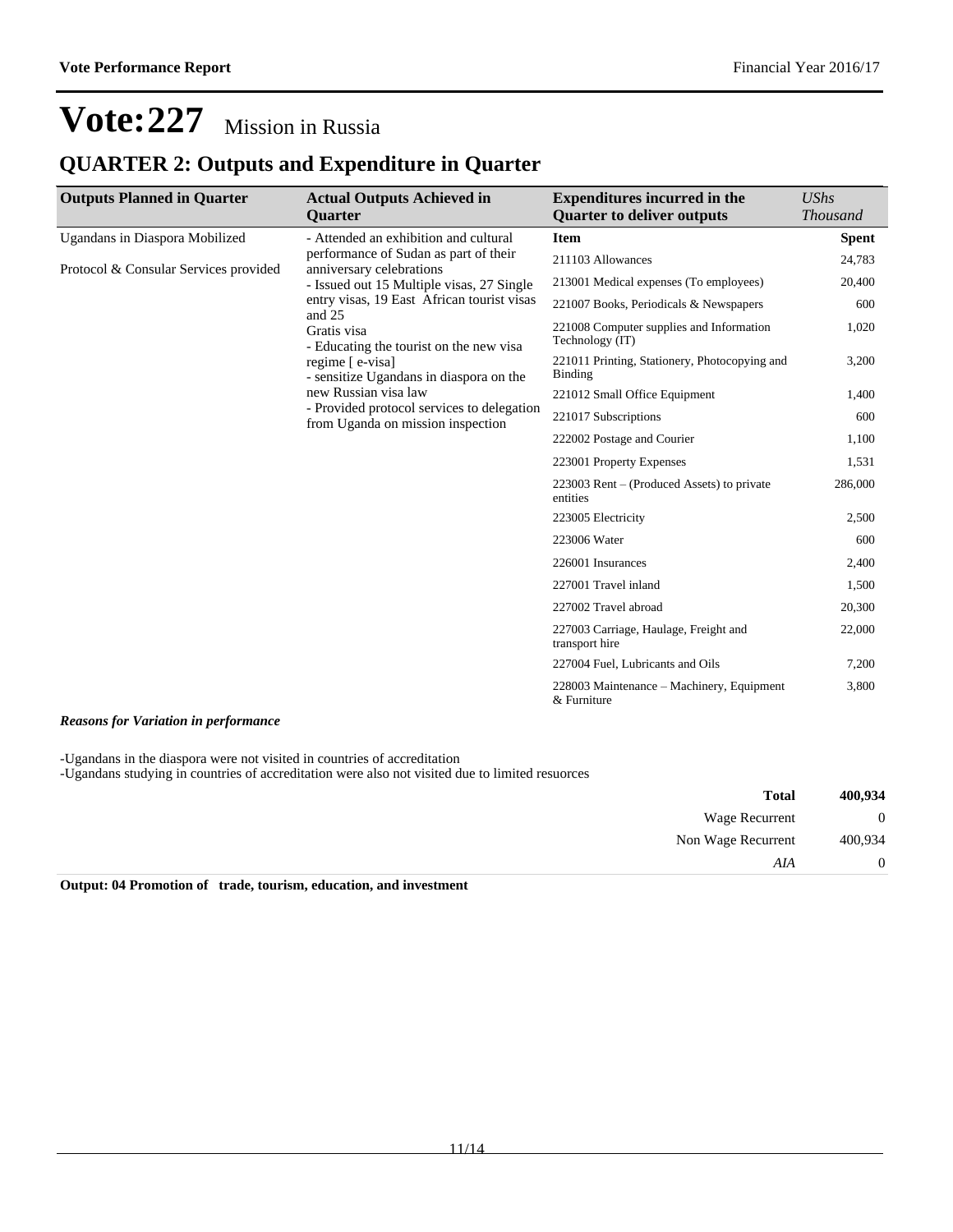## **QUARTER 2: Outputs and Expenditure in Quarter**

| <b>Outputs Planned in Quarter</b>            | <b>Actual Outputs Achieved in</b>                                                     | <b>Expenditures incurred in the</b>        | <b>UShs</b>     |
|----------------------------------------------|---------------------------------------------------------------------------------------|--------------------------------------------|-----------------|
|                                              | Quarter                                                                               | <b>Quarter to deliver outputs</b>          | <b>Thousand</b> |
| MOU or Agreement Initiated $&$ or signed     | - The Mission held a meeting with                                                     | Item                                       | <b>Spent</b>    |
| with each of the countries the embassy is    | representative of the leading Industries to                                           | 211103 Allowances                          | 78,123          |
| accredited (02)                              | discuss technology transfer especially in<br>agro-processing and valve addition       | 221001 Advertising and Public Relations    | 3,360           |
| Data of potential investors, tour operators, |                                                                                       | 223003 Rent – (Produced Assets) to private | 78,000          |
| traders in the 02 accredited countries       | - with other IGAD group of Ambassadors                                                | entities                                   |                 |
| gathered                                     | the mission visited Belgorod and met<br>regional and leading business leaders, the    | 227001 Travel inland                       | 1,800           |
| Trade fairs & exhibitions held in            | region is interested in Uganda's Robusta                                              |                                            |                 |
| accredited countries                         | Coffee with possibility of importing up to                                            |                                            |                 |
|                                              | 500 tons per month                                                                    |                                            |                 |
| Increas                                      | - During a visit to Belgorod region the<br>mission present on uganda's tourism        |                                            |                 |
|                                              | potential and called on the leading                                                   |                                            |                 |
|                                              | business leaders to consider investing in                                             |                                            |                 |
|                                              | tourism industry and cnsidering uganda as                                             |                                            |                 |
|                                              | achoice destination<br>- The mission held a meeting with Mr.                          |                                            |                 |
|                                              | Dave on possible investment in Uganda                                                 |                                            |                 |
|                                              | housing construction sector by using                                                  |                                            |                 |
|                                              | modular housing techniques                                                            |                                            |                 |
|                                              | - the Embassy held a meeting with Ariel                                               |                                            |                 |
|                                              | of Freshvalve company on Unmanned<br>technologies in Defence,                         |                                            |                 |
|                                              | telecommunications, Agriculture,                                                      |                                            |                 |
|                                              | Tourism, internal Affairs, Health and Data                                            |                                            |                 |
|                                              | collection                                                                            |                                            |                 |
|                                              | - Meeting with Alexander [ Havel Solar<br>$Co.$ ]                                     |                                            |                 |
|                                              | - visited Zdravookhraniye 2016 exhibition                                             |                                            |                 |
|                                              | all day event on medical equipmentsuch                                                |                                            |                 |
|                                              | and technologies                                                                      |                                            |                 |
|                                              | - Visit to JSC NRI Polus in Conjunction<br>with Free Energy on clean water filtration |                                            |                 |
|                                              | technology                                                                            |                                            |                 |
|                                              | - Held a meeting with Bogdan Porohnyak,                                               |                                            |                 |
|                                              | Vedomosti Newspaper and it was agreed                                                 |                                            |                 |
|                                              | that the company puts in a proposal on<br>how it could promote Uganda trade,          |                                            |                 |
|                                              | investment and tourism in the their                                                   |                                            |                 |
|                                              | newspaper and magazine                                                                |                                            |                 |
|                                              | - Attended a meeting Dr. ViktoriaKosteva-                                             |                                            |                 |
|                                              | Pushkin State University on collaboration<br>with Uganda Christain University,        |                                            |                 |
|                                              | Makerere and Busitema University to                                                   |                                            |                 |
|                                              | which the universities were linked for                                                |                                            |                 |
|                                              | online tutorials.                                                                     |                                            |                 |
|                                              | - Attended Expo with Rectors of<br>Universities in Belgorod region, who               |                                            |                 |
|                                              | showcased what their universities offers                                              |                                            |                 |
|                                              | - Visited Ugandan students in Russian                                                 |                                            |                 |
|                                              | Federation and other accredited countries                                             |                                            |                 |
|                                              | to establish the problems they go through<br>-Attended a meeting with RT chemical     |                                            |                 |
|                                              | who made a presentation on chemical                                                   |                                            |                 |
|                                              | industrial capabilities and proposals in the                                          |                                            |                 |
|                                              | areas of fertilizers and water processing                                             |                                            |                 |
|                                              |                                                                                       |                                            |                 |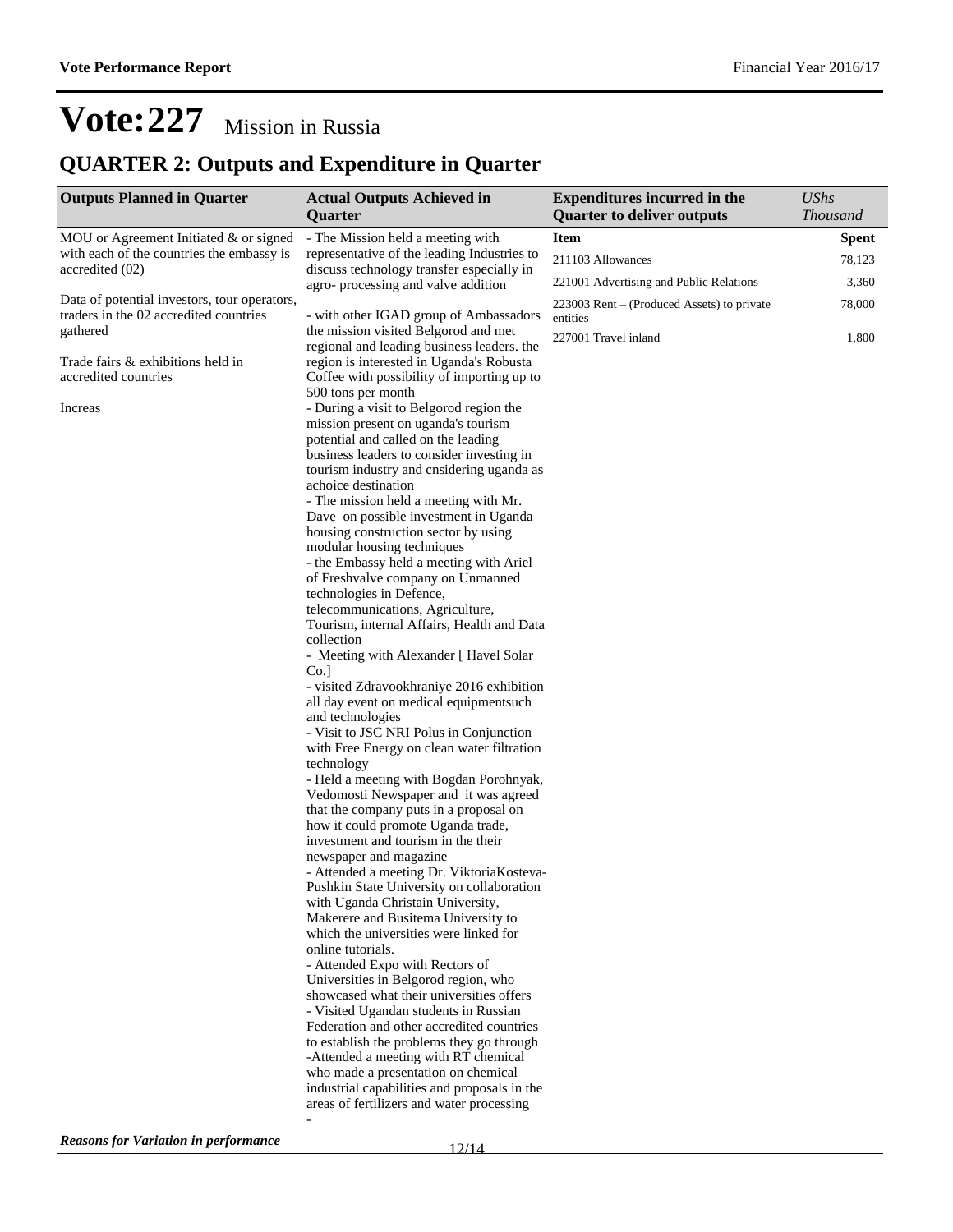## **QUARTER 2: Outputs and Expenditure in Quarter**

| <b>Outputs Planned in Quarter</b>                                                          | <b>Actual Outputs Achieved in</b><br><b>Quarter</b> | <b>Expenditures incurred in the</b><br><b>Quarter to deliver outputs</b> | <b>UShs</b><br><b>Thousand</b> |
|--------------------------------------------------------------------------------------------|-----------------------------------------------------|--------------------------------------------------------------------------|--------------------------------|
| -Tourism shows, Tour exhibitions and Media Expos were not undertaken due to lack of funds. |                                                     |                                                                          |                                |
|                                                                                            |                                                     | <b>Total</b>                                                             | 161,283                        |
|                                                                                            |                                                     | Wage Recurrent                                                           | $\mathbf{0}$                   |
|                                                                                            |                                                     | Non Wage Recurrent                                                       | 161,283                        |
|                                                                                            |                                                     | AIA                                                                      | $\overline{0}$                 |
|                                                                                            |                                                     | <b>Total For SubProgramme</b>                                            | 2,089,394                      |
|                                                                                            |                                                     | Wage Recurrent                                                           | 166,012                        |
|                                                                                            |                                                     | Non Wage Recurrent                                                       | 1,923,382                      |
|                                                                                            |                                                     | AIA                                                                      | $\overline{0}$                 |
|                                                                                            |                                                     | <b>GRAND TOTAL</b>                                                       | 2,089,394                      |
|                                                                                            |                                                     | Wage Recurrent                                                           | 166,012                        |
|                                                                                            |                                                     | Non Wage Recurrent                                                       | 1,923,382                      |
|                                                                                            |                                                     | GoU Development                                                          | 0                              |
|                                                                                            |                                                     | <b>External Financing</b>                                                | $\boldsymbol{0}$               |
|                                                                                            |                                                     | AIA                                                                      | $\mathbf{0}$                   |